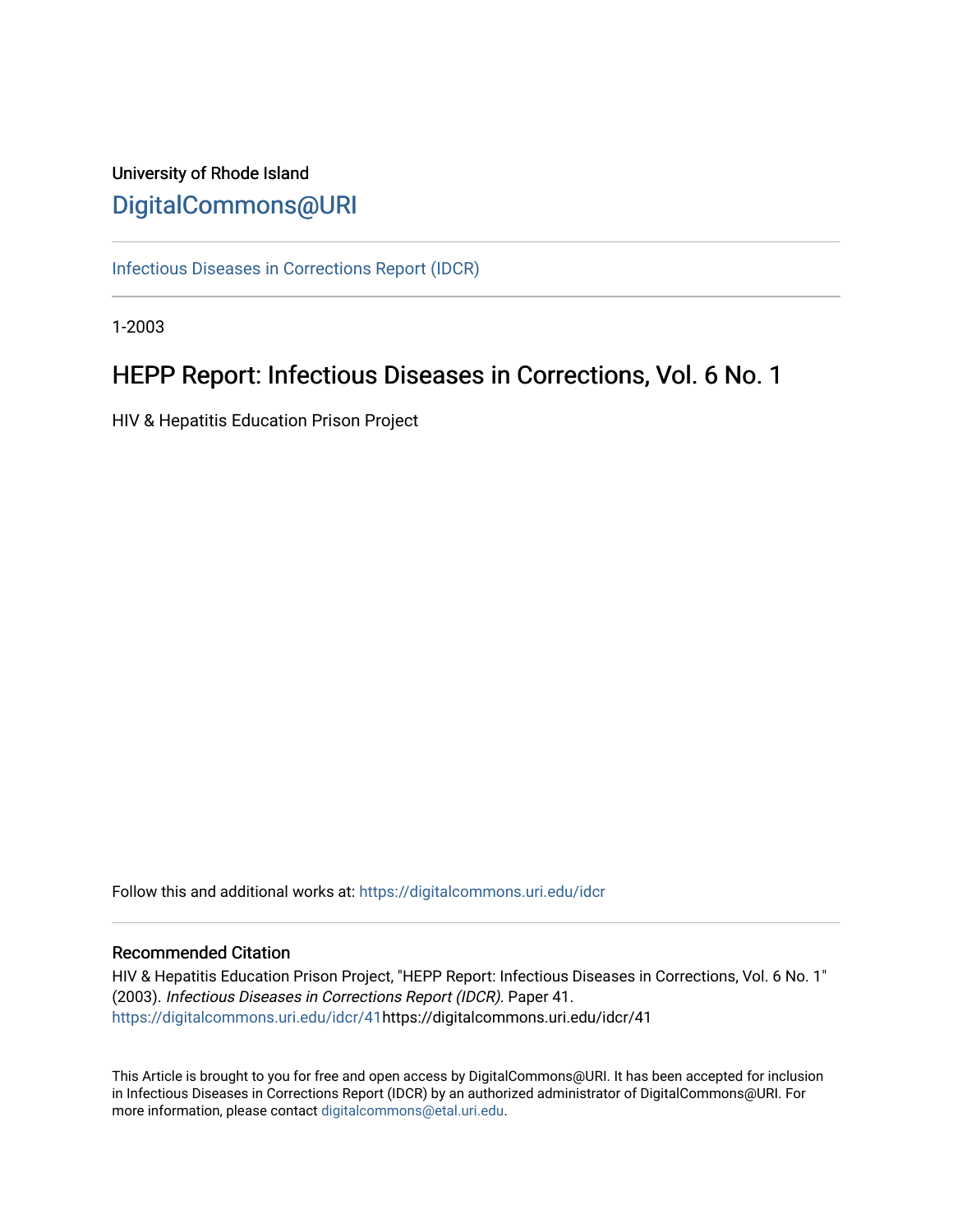

SPONSORED BY THE BROWN MEDICAL SCHOOL OFFICE OF CONTINUING MEDICAL EDUCATION.

## **ABOUT HEPP**

*HEPP Report, a forum for correctional problem solving, targets correctional administrators and HIV/AIDS and hepatitis care providers including physicians, nurses, outreach workers, and case managers. Continuing Medical Education credits are provided by the Brown University Office of Continuing Medical Education to physicians who accurately respond to the questions on the last page of the newsletter.* 

#### **CO-CHIEF EDITORS Joseph Bick, M.D.**

*Director, HIV Treatment Services, California Medical Facility, California Department of Corrections*

> **Anne S. De Groot, M.D.** *Director, TB/HIV Research Lab, Brown Medical School*

**DEPUTY EDITORS Frederick L. Altice, M.D.** *Director, HIV in Prisons Program, Yale University AIDS Program*

**David P. Paar, M.D.** *Director, AIDS Care and Clinical Research Program, University of Texas, Medical Branch*

**Faculty Disclosure** In accordance with the Accreditation Council for Continuing Medical Education Standards for Commercial Support, the faculty for this activity have been asked to complete Conflict of Interest Disclosure forms. Disclosures are listed at the end of articles. All of the individual medications discussed in this newsletter are approved for treatment of HIV and hepatitis unless otherwise indicated. For the treatment of HIV and hepatitis infection, many physicians opt to use combination antiretroviral therapy which is not addressed by the FDA.

*HEPP Report is grateful for the support of the following companies through unrestricted educational grants: Major Support: Agouron Pharmaceuticals, Abbott Laboratories and Roche Pharmaceuticals, Sustaining: Boehringer Ingelheim Pharmaceuticals, Schering-Plough, Virologic, GlaxoSmithKline and Gilead Sciences, Inc.*

# **A Primary Care Approach to Mental Health Care for HIV/Hepatitis-Infected Inmates**

### *Robert D. Canning\*, Ph.D., HIV Treatment Services, CA Medical Facility, CA Dept. of Corrections*

#### **Introduction**

The combination of incarceration and chronic illness can be a potent formula for mental health disorders. Even without the burden of a chronic infectious disease, inmates have a high prevalence of mental illness. The Bureau of Justice reports that in the year 2000, 13% of all state prisoners received psychotherapy or counseling and 10% received psychotropic medications.<sup>1</sup>

In the free world, HIV and chronic viral hepatitis are commonly accompanied by significant mental health problems. A recent community survey of psychiatric and substance abuse disorders among people actively treated for HIV infection found that 36% had a major depressive disorder, 15% a generalized anxiety disorder and 10% panic attacks.<sup>2</sup> Not surprisingly, drug abusing HIV-infected individuals were three times more likely to have a psychiatric disorder. These rates are far higher than those seen in samples of non-HIV-infected individuals. In addition, the same study found that almost one-third of those with HIV infection were taking psychotropic medications and one-fourth were receiving specialty mental health care.

Although statistics concerning the prevalence of mental illness among HIV-infected inmates vary depending on the setting, the dual impact of chronic illness and incarceration makes it commonplace for correctional health care providers to encounter inmates with major mental disorders.

Although most correctional systems maintain screening and treatment programs for both HIV infection and mental illness, numerous disincentives to being diagnosed with HIV infection or a psychiatric disorder make it likely that many patients who could benefit from treatment are not identified. Those recently diagnosed with HIV infection, those whose health is deteriorating, those serving a first term, and older prisoners are also more likely to have mental health problems.

The potential benefits of mental health treatment for inmates are numerous. Treatment can decrease the likelihood of self-destructive behavior, adherence to complex medical regimens such as HAART and interferon/ribavirin can be improved, and those receiving mental health treatment generally have fewer rule violations

and therefore have shorter sentences. When inmates with serious psychiatric disorders are not treated they can deteriorate mentally and physically, leading to the need for more intensive and more expensive care.

#### **Common Mental Health Problems**

Inmates with HIV infection and other chronic illnesses commonly suffer from depression and anxiety.<sup>3</sup> The high prevalence of alcohol and/or drug addiction among inmates further increases the likelihood of inmates having at least one psychiatric disorder. $2,3$  Even without meeting the strict criteria for diagnosis of a psychiatric disorder, HIV-infected inmates experience a higher degree of distress, discouragement, and demoralization than their uninfected counterparts. Inmates who have spent time in segregated housing units (SHU) (also referred to as "the hole" or "the box") can also suffer from significant mental health problems associated with these "prisons within prisons".<sup>4</sup>

Depression can be manifested by an extended period of low mood or lack of interest in activities. In addition, depressed inmates can exhibit poor concentration, disturbances of appetite and sleep, agitation, irritability, hopelessness, social isolation, and ruminations about death and/or suicide. Depression among the chronically ill can present as a somatic syndrome without objective findings, leading health care providers to futilely pursue an extensive and costly medical workup.

Many inmates exhibit anger and hostility, making it difficult to work with them. These traits may be symptoms of an underlying psychiatric disorder such as a personality disorder, depression, or even bipolar (manic-depressive) disorder.

Anxiety syndromes are characterized by a heightened and often-exaggerated sense of dread, fear, or worry. These "cognitive" symptoms are often accompanied by a panoply of

#### *Continued on page 2*

| WHAT'S | <b>INSIDE</b> |
|--------|---------------|
|        |               |
|        |               |
|        |               |
|        |               |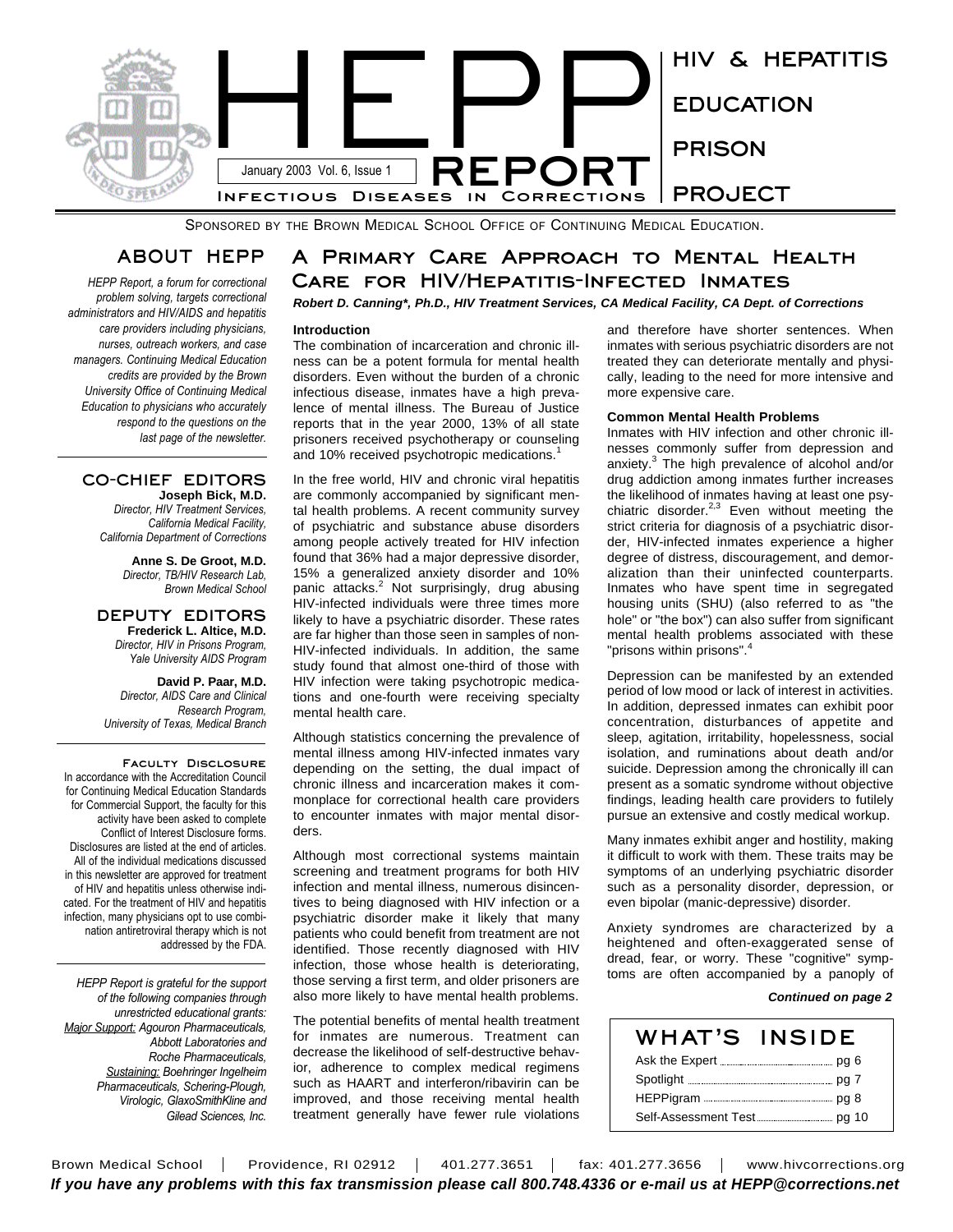#### **A Primary Care Approach...** *(continued from page 1)*

symptoms such as palpitations, shortness of breath, a choking sensation, diaphoresis, nausea, urinary urgency, tachycardia, and dizziness. The severity of symptoms can vary markedly. While some patients may have panic attacks lasting from a minute to hours, others may have only heightened worry or fear about a particular situation. Anxiety syndromes often have a significant physical component that can be mistaken for organic illness.

Inmates may suffer post-traumatic symptoms that include disturbing intrusive thoughts, frantic efforts to avoid them, nightmares, loss of interest in activities, memory lapses, autonomic changes, and sleep disturbances. Clinicians should pay special attention to inmates who are in solitary confinement housing units. Recent studies have shown that inmates can suffer a number of psychological symptoms associated with this type of housing.<sup>4</sup> It was recently estimated that more than 20,000 inmates were in these types of units in the U.S.<sup>4</sup> One commentary noted that "[there] are few if any forms of imprisonment that appear to produce so much psychological trauma and in which so many symptoms of psychopathology are manifested." <sup>4</sup> Physical symptoms suffered by SHU inmates may include headaches, lethargy, heart palpitations, dizziness, sleep disturbances, and diaphoresis. Thus, clinicians may be faced with discriminating between symptoms of any number of HIV/hepatitis-related syndromes or simply the mental effects of prolonged isolation.

#### **Lipodystrophy**

Lipodystrophy (LD) represents an important problem for HIV-infected patients receiving highly active antiretroviral therapy (HAART). Body changes may stigmatize patients, producing erosion of self-image and selfesteem, problems in social and sexual relations, and anxiety and depression. For many patients, the benefit of survival outweighs the limitations produced by lipodystrophy, but others may become depressed and lose interest in complying with complex antiretroviral regimens, eventually leading them to discontinue control of their HIV infection.

Blanch, et al., performed an observational study of the impact of LD on the quality of life (QoL) of clinically stable outpatients taking HAART for more than 1 year. <sup>5</sup> QoL was measured by the Profil der Lebensqualität Chronischkranker (PLC), and LD was defined by clinical criteria.

Fifty-six percent of 150 patients interviewed fulfilled criteria for LD. Although LD was not found to influence overall QoL in all patients, homosexuals, the unemployed, and those patients currently undergoing psychiatric treatment demonstrated greater impairment on some of the QoL subscales related to psychological well-being if they suffered

### **Table 1. Risk and Protective Factors for Suicidal Assessment and Intervention\***

| <b>Risk Factors</b>                                                                                                                                                                                                                                                                                                                                                                                                                 | <b>Protective Factors</b>                                                                                                                                                                                                                                                                                           |  |  |
|-------------------------------------------------------------------------------------------------------------------------------------------------------------------------------------------------------------------------------------------------------------------------------------------------------------------------------------------------------------------------------------------------------------------------------------|---------------------------------------------------------------------------------------------------------------------------------------------------------------------------------------------------------------------------------------------------------------------------------------------------------------------|--|--|
| <b>Historical</b><br>1. Lack of significant relationships (never married, sep-<br>arated, divorced)<br>2. Poor work history or chronic unemployment<br>3. Childhood abuse<br>4. History of violence<br>5. Mental disorder associated with suicidal behavior<br>6. History of head trauma<br>7. Prior suicidal behavior<br>8. Prior mental health treatment<br>9. Rigid thinking<br>10. Distorted thinking<br>11. Irrational beliefs | 1. Married or in a signifi-<br>cant relationship<br>2. Employed or involved<br>in a structured program<br>(school, treatment, etc.)<br>3. Intact support system<br>4. Having children under<br>the age of 18<br>5. Constructive use of<br>leisure time<br>6. General purpose for<br>living<br>7. Involved in mental |  |  |
| <b>Psychosocial-Environmental</b><br>1. Major life stressors (re-incarceration, first incarcera-<br>tion, recent diagnosis of HIV, physical assault)<br>2. Any significant loss<br>3. Breakdown of social support<br>4. Social isolation (e.g. time in the "hole")                                                                                                                                                                  | health treatment<br>8. Effective problem-<br>solving skills                                                                                                                                                                                                                                                         |  |  |
| <b>Clinical</b><br>1. Specific behaviors associated with suicidal behavior<br>(e.g. giving away belongings; saying goodbye to<br>friends; verbalizing thoughts of death or suicide)<br>2. Acute change in mental status<br>3. Changes in behavior<br>4. Mood changes<br>5. Changes in attitude (e.g. sudden fatalism in face of<br>declining T-cell count)<br>6. Lack of compliance                                                 |                                                                                                                                                                                                                                                                                                                     |  |  |

*\* Sanchez HG. Risk Factor Model for Suicide Assessment and Treatment. Professional Psychology: Research and Practice 2001;32(4):351-358.*

from LD. The authors concluded that the impact of HIV-related LD on QoL depends on certain patient characteristics, rather than solely on the presence of LD itself.

#### **Neuropsychological Issues in Patients with Chronic Hepatitis**

The prevalence of HCV infection among inmates has been reported between 17 and 18 percent. <sup>6</sup> Neuropsychological impairment has been well documented in those with cirrhosis and end-stage liver disease. This impairment has been attributed to toxins accumulating in the blood that are not effectively cleared by the cirrhotic liver.

The neuropsychological manifestations of subcortical deficits usually include slowed speed when processing information, reduced word fluency, psychomotor slowing, and impaired learning in the presence of good recall of previously learned information and intact recognition memory. Psychomotor slowing, especially in combination with impaired attention and concentration, can result in prolonged periods of time needed to complete even routine tasks. Verbal skills, such as vocabulary and naming, and basic visuospatial and visuoconstructional abilities are relatively unaffected. Patients with these types of neurocognitive problems may fail to remember (or remember incorrectly) physicians' recommendations. They may experi-

ence difficulty performing their household and job duties as efficiently and/or as accurately as they are accustomed to. As a result of these difficulties, patients can experience frustration and mood problems, such as depression and anxiety.

Hilsabeck, et al., studied cognitive functioning in patients with chronic liver disease.<sup>7</sup> Sixty-six patients with chronic HCV and 14 patients with other chronic liver diseases were administered a brief battery of neuropsychological tests assessing attention, visuoconstructional ability, learning, memory, and psychomotor speed.

Impaired performances were found in up to 50% of noncirrhotic patients, depending on the neuropsychological function tested. In this study, there was a significant relationship between fibrosis stage and test performance, with greater fibrosis associated with poorer performance. Maintaining attention and concentration for several minutes while performing accurately was the most difficult task for noncirrhotic patients. These findings suggest that progressive hepatic injury may result in cognitive problems even before the development of cirrhosis.

Patients with chronic HCV frequently report fatigue, lassitude, depression, and a per-

**2**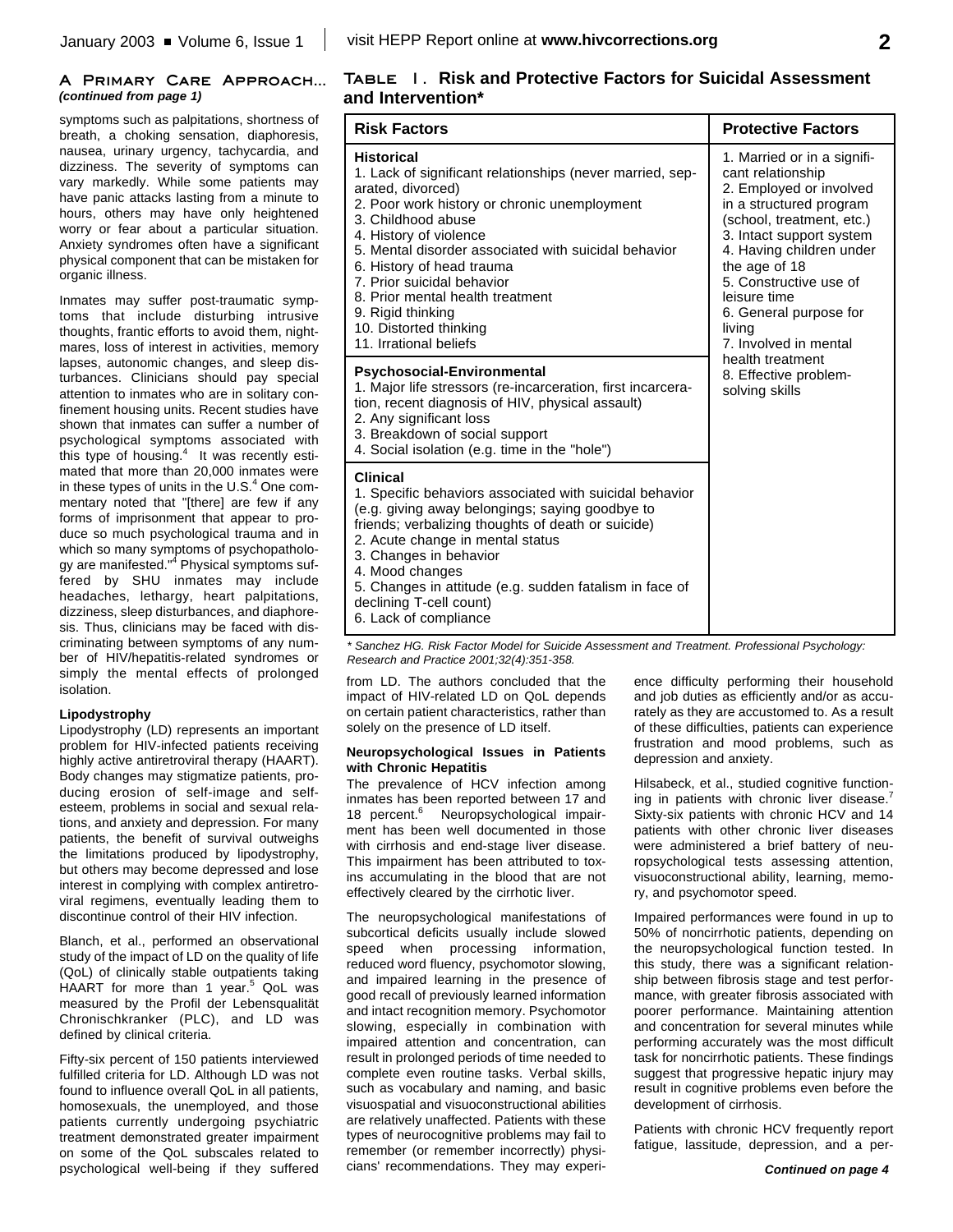# **Letter from the Editor**

*Dear Correctional Colleagues:*

*At the dawn of the last decade, there was only one FDA-approved medication for the treatment of HIV infection. The benefits of monotherapy with AZT were temporary at best, and the life expectancy for patients with CD-4 counts of <50 was less than 1 1/2 years. By 1996, however, antiretroviral combinations that included protease inhibitors led to a dramatic decline in the number of HIV-associated deaths in the United States. At the California Medical Facility in the California Department of Corrections, there were half as many HIV-related deaths in 1996 compared to 1995, an experience repeated in jails and prisons throughout the country. There are now 16 different FDA-approved agents available for the treatment of HIV, providing an opportunity for prolonged, productive lives for many of those infected with HIV.*

*As deaths due to HIV disease declined, those attributable to the sequela of chronic HCV increased. Now, recent advances in the treatment of chronic HCV raise hope for improvement in liver histology, delayed progression to end-stage liver disease, and perhaps, in some cases, actual cure from HCV.* 

*Not everyone has benefited from the tremendous advances in HIV and HCV treatment witnessed over the past 10 years. Successful treatment outcomes demand rigorous adherence to therapies that can cause uncomfortable and sometimes life-threatening side effects. Strict adherence is difficult for even highly motivated, well-educated, mentally healthy individuals. The prevalence of mental illness among the currently and formerly incarcerated is strikingly high. Those of us working in correctional public health see firsthand how the co-morbidity of mental illness can negatively impact on the successful treatment of HIV and chronic viral hepatitis.* 

*In this issue of HEPP Report, Dr. Robert Canning provides an excellent review of the challenges facing correctional public health clinicians who treat those with mental illness and other disorders affecting cognition. Dr. Eric Avery reflects on his personal experiences as a psychiatrist treating inmates in the Texas Department of Criminal Justice. And our "Ask the Expert" section features Dr. Karl Brown from Rikers Island Jail discussing a challenging case of a bipolar inmate co-infected with HIV and HCV provided by Dr. Frederick Altice of Yale University's AIDS program.*

*At the conclusion of this issue, readers should have a better understanding of typical mental disorders encountered by clinicians in the correctional setting, be aware of some useful screening methods for the presence of mental and cognitive disorders, and be familiar with some of the complexities of treating patients with coexisting HIV, HCV, and mental illnesses.*

mul Bick

*Joseph Bick, M.D. Co-Chief Editor*

# **Subscribe to HEPP Report**

Fax to **617-770-3339** for any of the following: *(please print clearly or type)*

| Yes, I would like to add/update/correct (circle one) my contact information for my complimentary<br>subscription of HEPP Report fax/email newsletter. |                             |                                  |
|-------------------------------------------------------------------------------------------------------------------------------------------------------|-----------------------------|----------------------------------|
| Yes, I would like to sign up the following colleague to receive a complimentary subscription of<br>HEPP Report fax/email newsletter.                  |                             |                                  |
| Yes, I would like my HEPP Report to be delivered in the future as an attached PDF file in an<br>email (rather than have a fax).                       |                             |                                  |
|                                                                                                                                                       |                             |                                  |
| <b>CHECK ONE:</b><br>O Physician C Physician Assistant C Nurse/Nurse Practitioner<br>O Pharmacist<br>○ Medical Director/Administrator                 | ○ HIV Case Worker/Counselor | O Nurse Administrator<br>O Other |
| _____________________________________CITY: ______________________STATE: _____ ZIP: ________________                                                   |                             |                                  |
|                                                                                                                                                       |                             |                                  |
|                                                                                                                                                       |                             |                                  |
|                                                                                                                                                       |                             |                                  |

Published monthly and distributed by fax, HEPP Report provides up-to-themoment information on HIV and hepatitis treatment, efficient approaches to administering treatment in the correctional environment, national and international news related to HIV and hepatitis in prisons and jails, and changes in correctional care that impact

HIV and hepatitis treatment.

**Senior Advisors** John H. Clark, M.D., M.P.H., F.S.C.P. *Los Angeles County Sheriff's Department*

> Theodore M. Hammett, Ph.D. *Abt Associates*

Ned E. Heltzer, R.Ph., M.S. *Heltzer Associates*

Ralf Jürgens *Canadian HIV/AIDS Legal Network*

Joseph Paris, Ph.D., M.D. *CCHP Georgia Dept. of Corrections*

Renee Ridzon, M.D. *Bill & Melinda Gates Foundation*

David Thomas, J.D., M.D. *Florida Dept. of Corrections*

Louis C. Tripoli, M.D., F.A.C.F.E. *Correctional Medical Institute, Correctional Medical Services*

Lester Wright, M.D. *New York State Dept. of Corrections*

**Associate Editors** Scott Allen, M.D. *RI Department of Corrections*

> Karl Brown, M.D. *Rikers Island Jail*

Peter J. Piliero, M.D. *Associate Professor of Medicine, Consultant, NYS Department of Corrections, Albany Medical College*

> Dean Rieger, M.D. *Indiana Dept. of Corrections*

Josiah Rich, M.D. *Brown University School of Medicine, The Miriam Hospital*

Stephen Tabet, M.D., M.P.H. *University of Washington Division of Infectious Diseases*

David A. Wohl, M.D. *University of North Carolina*

> **Managers** Craig Grein *Brown University*

Michelle Gaseau *The Corrections Connection*

**Layout** Kimberly Backlund-Lewis *The Corrections Connection*

**Distribution** *Screened Images Multimedia*

**Managing Editor** Elizabeth Herbert *HIV/Hepatitis Education Prison Project*

The editorial board and contributors to HEPP Report include national and regional correctional professionals, selected on the basis of their experience with HIV and hepatitis care in the correctional setting.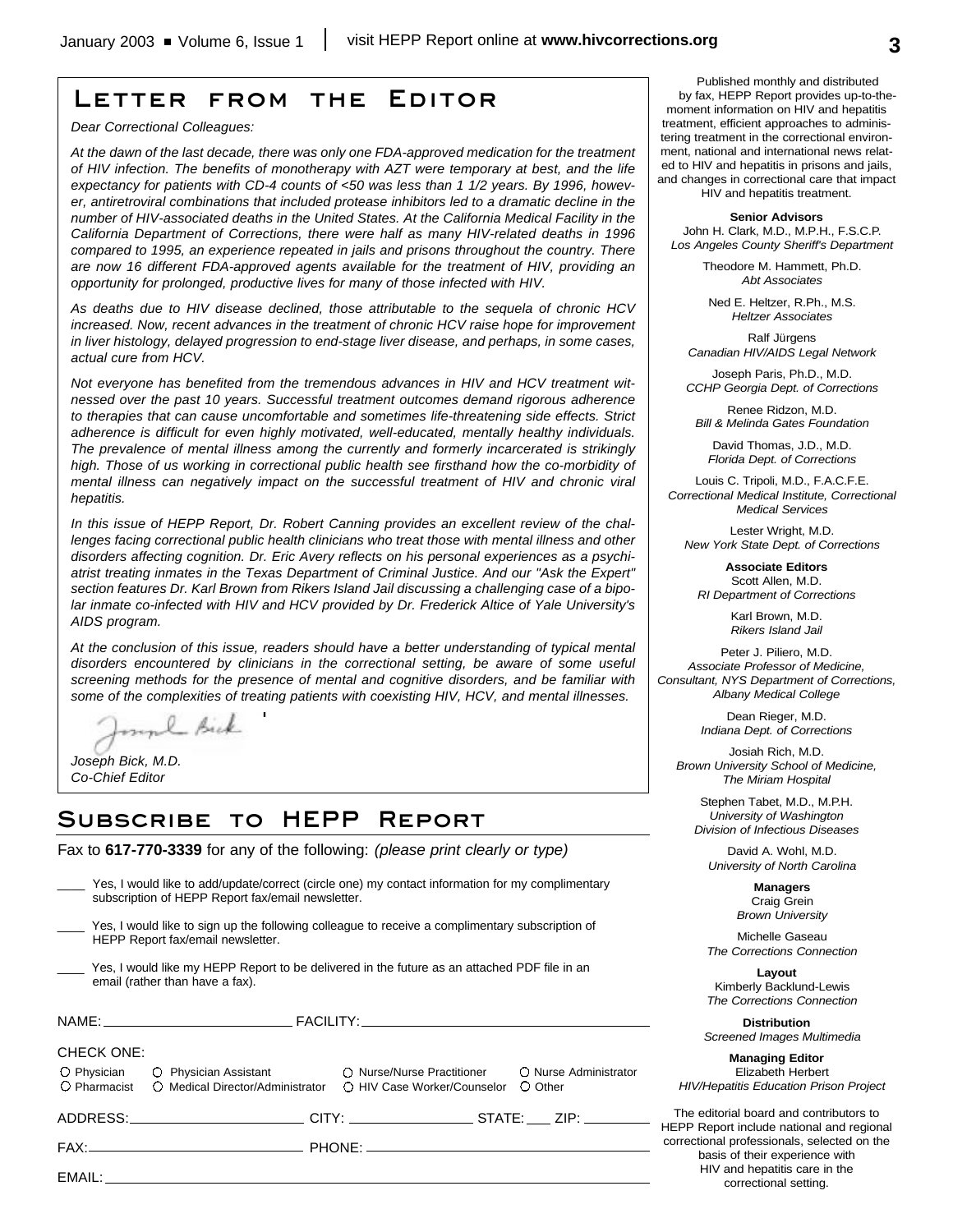#### **A Primary Care Approach...** *(continued from page 2)*

ceived inability to function effectively. Studies have shown that patients exhibit low QoL scores that are independent of disease severity. A study by Forton, et al., evaluated whether HCV infection has a direct effect on the central nervous system, resulting in cognitive abnormalities.<sup>8</sup> Twenty-seven hepatitis C viremic patients with biopsy-proven mild hepatitis and 16 patients with cleared HCV were tested with a computer-based cognitive assessment battery and also completed depression, fatigue, and QoL questionnaires. Patients with significant fibrosis or cirrhosis were excluded from the study, thereby excluding minimal hepatic encephalopathy as the cause of the abnormalities.

The authors report that HCV viremic patients were found to be impaired on more cognitive tasks than the HCV-cleared group. As for affective scores, the HCV-infected group scored worse on the Hospital Anxiety and Depression Scales. Analysis revealed impairments in power of concentration and speed of working memory, independent of a history of intravenous drug use, depression, fatigue, or hepatitis symptom severity.

The authors suggest this data supports the clinical impression and assertions of many HCV-infected patients that they are cognitively impaired ("brain fog"). The mechanism(s) underlying these findings remains to be defined.

Kramer, et al., studied the impact of HCV infection on cognitive brain function.<sup>9</sup> Fiftyeight non-cirrhotic patients with chronic HCV infection were studied by P300 event-related potentials (an objective measure of cognitive processing recorded through an array of scalp electrodes) and by the SF-36 questionnaire for assessment of health-related QoL. Findings were compared to 58 matched healthy subjects.

Cognitive processing was found to be impaired in HCV patients as compared to healthy subjects. Similarly, P300 amplitude was reduced in patients with HCV infection. Health-related quality of life was significantly reduced in patients with HCV infection but in this study there was no clear correlation between neurophysiological function and health-related QoL or activity of hepatitis.

The use of a standardized test to evaluate depression in those undergoing treatment for HCV was discussed at the American Association for the Study of Liver Diseases (AASLD) meeting in Boston in Nov. 2002.<sup>10</sup> The development of depression while receiving IFN/RBV is one of the factors contributing to poor adherence, early discontinuation, and lower sustained viral response rates. In addition, treatment-related depression adversely affects patient QoL. To facilitate the diagnosis of depression and suicidal ideation in those begun on IFN/RBV, patients were administered an automated version of the Beck

Depression Index (BDI) utilizing the Point of View (POV) 2000 hand-held survey unit.

The BDI was given prior to therapy and repeated within the first three months of treatment and 448 patients treated with combination IFN/RBV were evaluated. Prior to therapy, all patients were classified by BDI as having minimal depression.

Follow-up BDI revealed that 65% were unchanged from baseline, 18% developed mild depression, 9% developed moderate depression, and 7% developed severe depression. One percent responded that they would kill themselves if they had the chance. Anti-depressive therapy was initiated for all patients who reported moderate depression or greater.

All patients with moderate depression or less were continued on therapy, unless suicidal ideation was present. Twenty-two out of 30 patients with severe depression completed therapy. Therapy was stopped for those patients who considered suicide. Of note, standard physician questioning did not reveal suicide ideation in any of the 17 patients with suicidal ideation.

The presenter concluded that the POV 2000 BDI is useful, and appears to be more sensitive than standard physician interviews in determining the presence and degree of depression. Use of this instrument may allow for earlier detection of depression and earlier intervention, which may lead to greater patient adherence to therapy. Interestingly, many patients considering suicide did not report severe depression.

#### **Of Special Concern: Suicide**

Suicidal behavior should always be a concern when dealing with the chronically ill and the incarcerated. Rates of suicide among HIVinfected individuals are higher than among other chronically ill populations, and HIVinfected inmates demand careful attention. A valuable model for dealing with suicidal thinking and behavior is to be aware of the risk and protective factors affecting suicidal thinking and behavior.<sup>11</sup>

Both risk and protective factors for suicidal thinking and behavior are grouped into historical, personal, psychosocial-environmental, and clinical factors. Knowledge of these factors for individual inmates can help correctional health care providers detect and manage suicidal risk in this high-risk group (see Table 1). In addition to these general risk factors, context-specific factors such as first-term status or a new HIV infection or hepatitis diagnosis should guide health care decisions and treatment.

#### **Mental Health Services in HIV Primary Care**

In the past, most mental health care was provided by specialty mental health clinicians. In the last decade, primary care medical providers have been thrust into the role of providing a significant portion of mental health care. This is partly due to changes in health

care delivery systems, but can also be attributed to new, safer medications for common psychiatric disorders and new practice guidelines for the treatment of mental health disorders in primary care. Given the prevalence of psychiatric disorders in patients being treated for HIV and hepatitis, it is only natural that mental health care be integrated into general medical practice.

#### **Screening**

Screening for mental health disorders can be conducted efficiently and cost-effectively. Both questionnaires that are completed by the patient and brief screening interviews have been found to be highly sensitive to the presence of significant psychiatric symptoms and impairment. 12 Typical screening instruments for depression in primary care include the Center for Epidemiological Study Depression Scale (see HEPP Report, January 2000), the Hospital Anxiety and Depression Scale (HADS),<sup>13</sup> and other self-report scales of depression and anxiety. Because it was developed to take account of the overlap of psychiatric syndromes and physical symptoms, the HADS scale is particularly useful in primary care and medical specialty clinics.

Screening devices such as these may be less reliable in correctional populations where over-reporting of symptoms can hinder accuracy. As an alternative, health care providers can ask a series of questions that are sensitive to the presence of clinically significant psychiatric symptoms. Brief interviews have been employed in primary care for the last 10 years. An example is the Prime-MD, which was developed to diagnose several of the most common psychiatric disorders seen in primary care settings. An abbreviated version of this measure is included as Table 2.

Finally, it should be emphasized that significant psychiatric symptoms can be present in the jail or prison environment without obvious impairment of an inmate's functioning. Any effort to screen for psychiatric disorders should include questions that ask about an inmate's social functioning and activities such as attendance at meals, school, job, and medical appointments.

**Alternatives to traditional delivery models** Interest in alternatives to traditional mental health service delivery models was spurred by the need to introduce efficient diagnosis and treatment of common psychiatric disorders into primary care settings. Primary care settings in the community are important for several reasons: 1) psychiatric disorders often present as primarily somatic; 2) primary care patients with mental health problems are notoriously high utilizers of medical care; and 3) only a minority of patients with mental health problems seek help from mental health

Physicians and other health care professionals can be trained to screen for psychiatric disorders. Nurses have been used extensively for this purpose in a variety of settings. Physicians have received training in medica-*Continued on page 5*

specialists.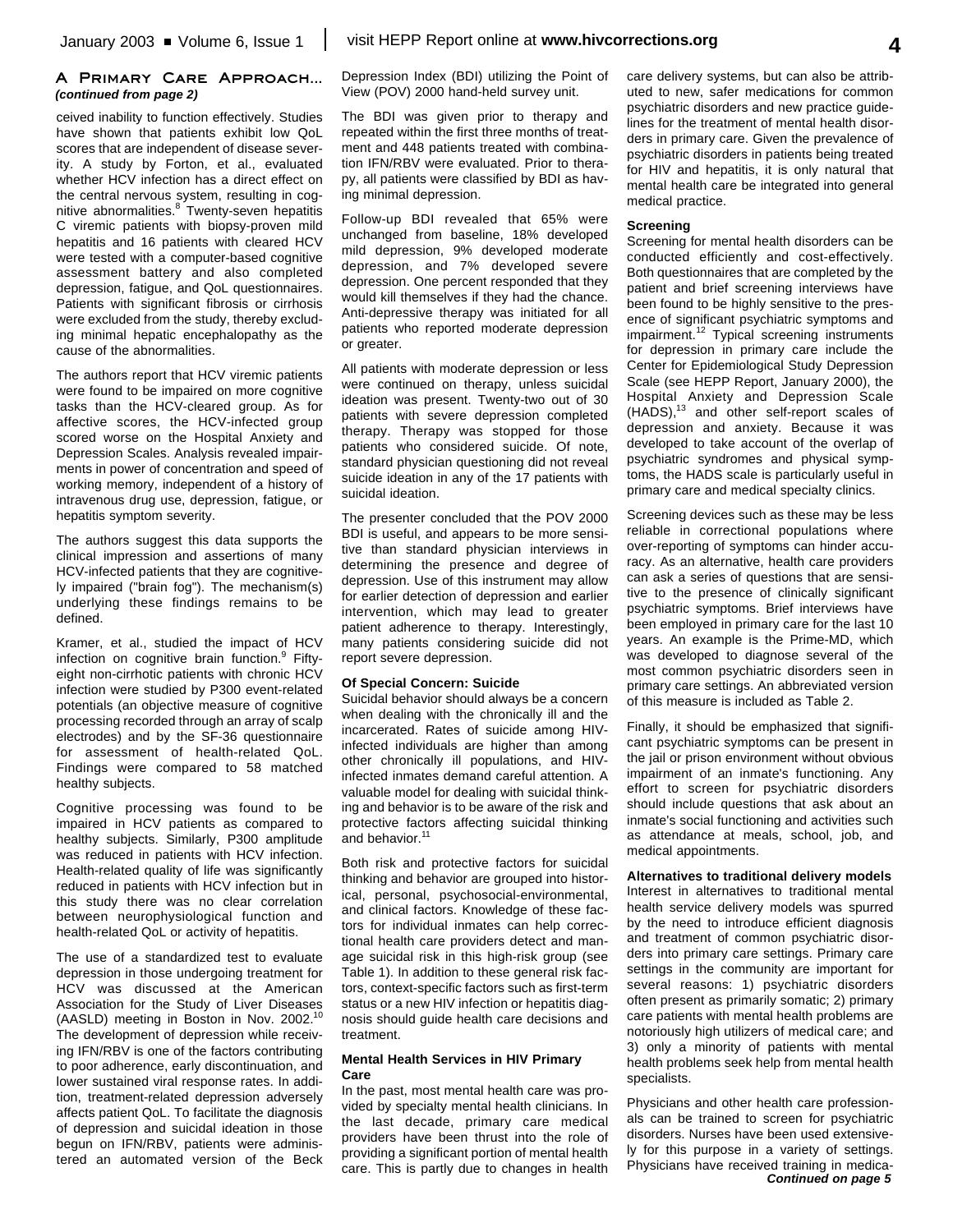#### **A Primary Care Approach...** *(continued from page 4)*

tion algorithms and have been given access to psychiatrists for consultation. Education of mental health consumers has been shown to change patient behavior and can facilitate the screening and detection process, thus enhancing the opportunity for treatment of mental disorders.

Some of the more successful programs have been termed "collaborative care" models, in which a mental health professional is integrated directly into the clinic setting. Often the clinician has been a psychiatric nurse practitioner or psychologist who acts as an on-thescene consultant. Nurse practitioners can quickly begin patients on medications for a number of common disorders. Psychologists are often helpful in situations requiring a differential diagnosis. Both these professionals are adept at brief interventions and crisis situations.

At the November 2002 AASLD meeting, a report from the University of Cincinnati VA Medical Center discussed the use of a team of experts in managing HCV therapy for patients with behavioral, emotional and psy-.<br>chiatric problems.<sup>14</sup> Patients were evaluated for treatment by a multidisciplinary team of hepatologists, psychiatrists, pharmacists, and nurses. Sixty-seven percent of those treated had one or more axis 1 diagnoses, 28% had an anxiety disorder such as post-traumatic stress or panic disorder, and 89% had an addiction disorder.

In spite of this high prevalence of co-morbid mental illness, 71% of patients completed treatment. The presenters concluded that by using a multidisciplinary team approach to treatment, patients with serious mental/emotional disturbances and chronic HCV can be treated successfully without undue risk to the patient. Treatment success based on HCV RNA clearance was found to be comparable to that described in the literature for less impaired patients.

#### **Treatment**

Once the diagnosis has been made, effective treatment of depression and anxiety are readily available to primary care physicians. Newer antidepressants that feature more benign side effect profiles and a larger margin of safety are available. Algorithms for the use of antidepressant medications such as those from the Texas Medication Algorithm Project (TMAP) provide safe and efficacious treatment in line with practice guidelines from the American Psychiatric Association and other professional groups (see HEPPigram, p. 8).

#### **Conclusion**

Mental disorders are common and can cause significant impairment among inmates with chronic illnesses such as HIV and hepatitis C. Research in the community suggests that patients with co-morbid chronic viral illness and mental health problems have poorer adherence to medical treatment. Additionally, inmates with chronic illnesses spend more

### **Table 2. The Brief Patient Health Questionnaire**

| 1. Over the last 2 weeks, how often have you been                                                                                                                                                      | Not<br>at all | Several<br>days | More than<br>half the<br>days | veryday<br>Nearly |
|--------------------------------------------------------------------------------------------------------------------------------------------------------------------------------------------------------|---------------|-----------------|-------------------------------|-------------------|
| bothered by any of the following problems?                                                                                                                                                             |               |                 |                               |                   |
| a. Little interest or pleasure in doing things                                                                                                                                                         |               |                 |                               |                   |
| b. Feeling down, depressed, or hopeless                                                                                                                                                                |               |                 |                               |                   |
| c. Trouble falling or staying asleep, or sleeping                                                                                                                                                      |               |                 |                               |                   |
| too much                                                                                                                                                                                               |               |                 |                               |                   |
| d. Feeling tired or having little energy                                                                                                                                                               |               |                 |                               |                   |
| e. Poor appetite or overeating                                                                                                                                                                         |               |                 |                               |                   |
| f. Feeling bad about yourself - or that you are a                                                                                                                                                      |               |                 |                               |                   |
| failure or have let yourself or your family down                                                                                                                                                       |               |                 |                               |                   |
| g. Trouble concentrating on things, such as reading                                                                                                                                                    |               |                 |                               |                   |
| the newspaper or watching television                                                                                                                                                                   |               |                 |                               |                   |
| h. Moving or speaking so slowly that other people                                                                                                                                                      |               |                 |                               |                   |
| could have noticed? Or the opposite - being so                                                                                                                                                         |               |                 |                               |                   |
| fidgety or restless that you have been moving                                                                                                                                                          |               |                 |                               |                   |
| around a lot more than usual                                                                                                                                                                           |               |                 |                               |                   |
| i. Thoughts that you would be better off dead or of                                                                                                                                                    |               |                 |                               |                   |
| hurting yourself in some way                                                                                                                                                                           |               |                 |                               |                   |
| 2. Questions about anxiety                                                                                                                                                                             |               | No              | Yes                           |                   |
| a. In the last 4 weeks, have you had an anxiety                                                                                                                                                        |               |                 |                               |                   |
| attack - suddenly feeling fear or panic?                                                                                                                                                               |               |                 |                               |                   |
| If you checked "NO", go to question #3.                                                                                                                                                                |               |                 |                               |                   |
|                                                                                                                                                                                                        |               |                 |                               |                   |
| b. Has this ever happened before?                                                                                                                                                                      |               |                 |                               |                   |
| c. Do some of these attacks come suddenly out of                                                                                                                                                       |               |                 |                               |                   |
| the blue - that is, in situations where you don't                                                                                                                                                      |               |                 |                               |                   |
|                                                                                                                                                                                                        |               |                 |                               |                   |
| expect to be nervous or uncomfortable?                                                                                                                                                                 |               |                 |                               |                   |
| d. Do these attacks bother you a lot or are you                                                                                                                                                        |               |                 |                               |                   |
| worried about having another attack?                                                                                                                                                                   |               |                 |                               |                   |
| e. During your last bad anxiety attack, did you have                                                                                                                                                   |               |                 |                               |                   |
| symptoms like shortness of breath, sweating, your                                                                                                                                                      |               |                 |                               |                   |
| heart racing or pounding, dizziness or faintness,                                                                                                                                                      |               |                 |                               |                   |
| tingling or numbness, or nausea or upset stomach?                                                                                                                                                      |               |                 |                               |                   |
| 3. If you checked off any problems on this questionnaire so far, how difficult have<br>these problems made it for you to do your work, take care of things at home, or get<br>along with other people? |               |                 |                               |                   |
| Not difficult at all $\Box$ Somewhat difficult $\Box$ Very difficult $\Box$ Extremely difficult                                                                                                        |               |                 |                               |                   |

*FOR OFFICE CODING: Major Depression Syndrome if answers to #1a or b and five or more of #1a-i are at least "More than half the days" (count #1i if present at all). Other Depression Syndrome if #1a or b and two, three, or four of #1a-i are at least "More than half the days" (count #1i if present at all). Panic Syndrome if all of #2a-e are "YES."*

*Developed by Drs. Robert L. Spitzer, Janet B.W. Williams, Kurt Kroenke and colleagues, with an educational grant from Pfizer Inc.*

time incarcerated and may have higher rates of in-custody rule violations.

One challenge facing mental health providers and HIV/hepatitis primary care health care professionals is how best to diagnose mental illness and treat these individuals. In the past decade, changes in the delivery of mental health care in the free world have spurred efforts to develop effective interventions and the technology to deliver efficacious mental health treatment in non-traditional settings, such as jails and prisons. Efforts have included education for patients and professionals, inserting mental health professionals into primary care clinics, the use of brief screening instruments, and the use of algorithms and

practice guidelines to increase the effectiveness of psychotropic medications in primary care settings. Primary care physicians who care for patients with HIV and/or hepatitis can now make use of these emerging models and technologies to better serve inmates suffering from these and other chronic illnesses.

*Disclosures: \*Nothing to disclose* **References:**

*1. Beck AJ, Maruschak LM. Special Report: Mental Health Treatment in State Prisons, 2000. U.S. Department of Justice, Office of Justice Programs, Bureau of Justice Statistics 2001.*

*2. Bing EG, Burnam MA, Longshore D, Fleishman JA, Sherbourne C, London, AS, et al. Psychiatric*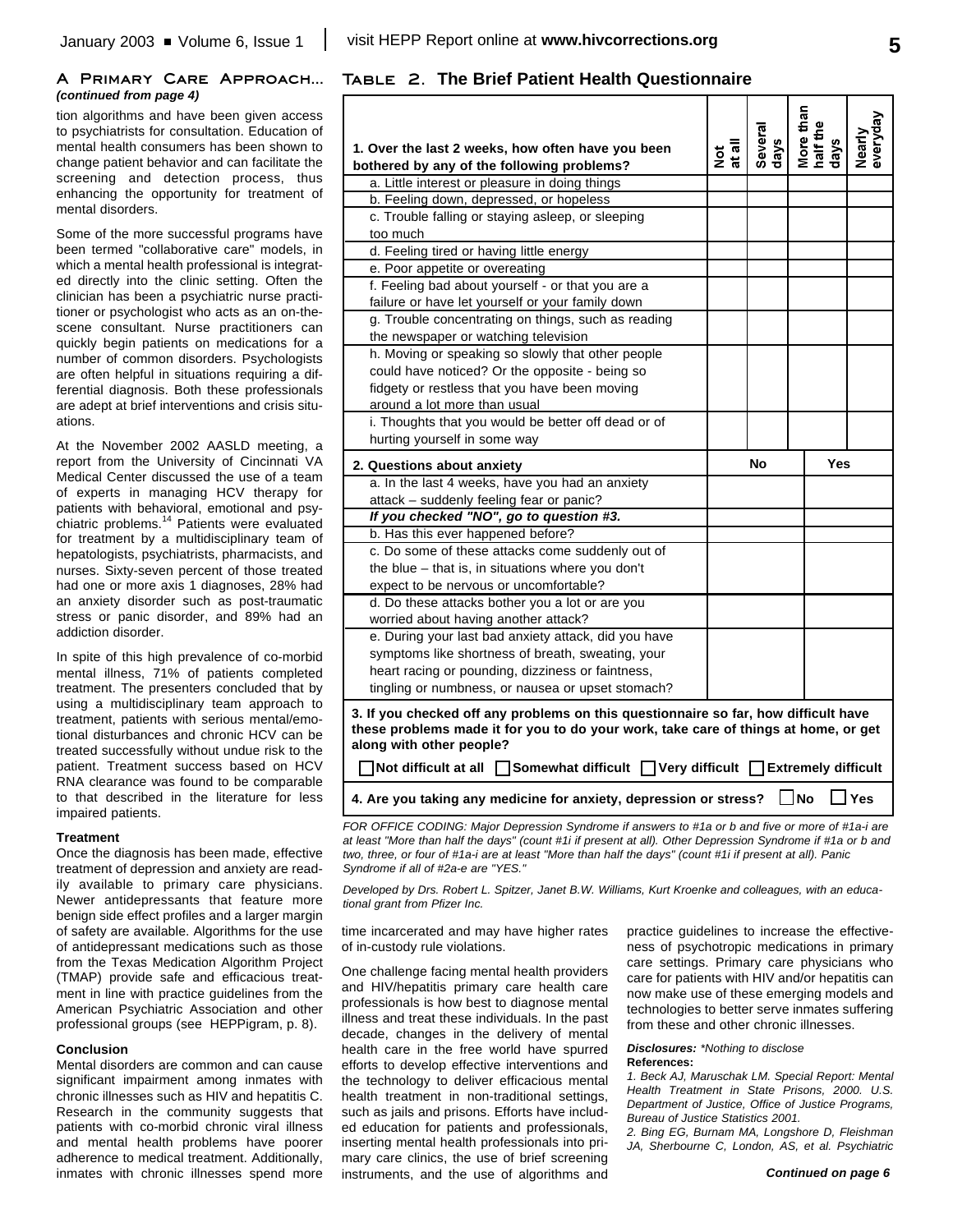# **Ask the expert: Case Study – Treatment for HIV and Biopolar Disorder**

*Case study presented by Rick Altice\*, M.D., Director, HIV in Prison Program, Yale University AIDS Program. Discussion by Karl Brown\*\*, M.D., Rikers Island Jail.*

*A 32-year-old female is admitted to the local jail. She is known to be HIV-infected and to have bipolar disorder. She is manic, paranoid and refuses to be examined. After a few days of observation in the mental health unit, she agrees to take valproic acid (VPA) 750mg TID. After one week, she remains paranoid and a nurse finally coaxes her to have her blood drawn. Her VPA level is therapeutic and her HIV work-up includes the following: CD4 93 (8%), VL = 167,000, VDRL non-reactive, toxoplasma antibody positive, HCV antibody positive, AST/ALT 64/79.*

*After a few weeks, she remains mildly paranoid, but finally agrees to some medications that might help her. She is started on TMP/SMZ one double strength tablet po QD for pneumocystis and toxoplasma prophylaxis. Two weeks later, she agrees to start medicines to treat her HIV and the psychiatric staff are prepared to release her to the general population. There is some concern expressed by nurses that she sometimes refuses her VPA and TMP/SMZ, but in the structured inpatient setting, she eventually accepts them with coaxing. The HIV doctor wants her to stay in the medical unit for observation and the psychiatrist indicates that there is no psychiatric need for her to remain an inpatient. An antiretroviral regimen with a high genetic barrier to resistance is selected out of concern for her possible impending non-adherence.* 

*The patient weighs 165 pounds and is started on ddI-EC (250mg) QD, tenofovir 300 mg QD and lopinavir/ritonavir three capsules po BID. She has no GI side effects; however, three days after starting medications, she is brought into the medical unit by staff because she is vomiting, dizzy and unable to stand without falling. She is afebrile, normotensive without orthostasis, has a headache and nystagmus bilaterally.* 

*What would you do and why?*

#### **Discussion**

This young woman has a classical presentation for the jail setting in that she has HIV disease, mental illness, and hepatitis C. She has also been non-adherent to therapy for both her HIV disease and her mental illness and is likely not in care. With those biased assumptions stated, her HIV and her mental illness are not well controlled and the jail setting provides a brief opportunity for intervention - happily, this is done. Her chronic hepatitis C is diagnosed with minimally elevated liver function tests and work-up for this should be pursued, but her other medical illnesses warrant immediate attention.

Her acute mania is approached with rapid initiation and an increase of Valproate to therapeutic levels.

Appropriately, she receives PCP prophylaxis with TMP/SMZ daily and has her late-stage HIV approached with a regimen that has a high genetic barrier to resistance, due to concerns about non-adherence and the desire to prescribe a somewhat forgiving regimen.

She is observed (I agree with the necessity of observation) to be adherent to therapy, but is now presenting with symptoms suggestive of Valproate toxicity exemplified by vomiting, dizziness, and nystagmus. Worries regarding immune-reconstituting opportunistic infections of the CNS are lessened by absence of fever, normal blood pressure, and no lateralizing signs.

My approach to this case is, at first, "try not to do any harm." Importantly, look at the timing of her presentation. What has changed? The last intervention is likely the one impacting her current symptomatology, namely the initiation of ddI-EC, tenofovir, and lopinavir/ritonavir. In and of themselves, the regimen is an excellent choice, and appropriately dosed for the interaction between ddI and tenofovir. Kaletra (lopinavir/ritonavir) though, is likely a part of the problem. It isn't clearly stated that there is an interaction between ritonavir and Valproate, but the product insert for Valproate states that "…drugs that are inhibitors of cytochrome P450 enzymes, e.g. antidepressants, may be expected to have little effect on Valproate clearance because cytochrome P450 microsomal mediated oxidation is a relatively minor secondary metabolic pathway compared to glucuronidation and beta-oxidation."

So now I'm really confused. I know ritonavir is a potent inhibitor of cytochrome P450, but the package insert ascribes minor problems for Valproate clearance if this pathway is inhibited.

The clarity comes when we return to her medical history. She has hepatitis C. Without liver biopsy or some assessment of liver function, could it be that her liver glucuronidation and beta-oxidation pathways are also hindered? Possibly. The short answer is to stop her Valproate and measure the level. It is also likely that her entire HAART regimen needs to be held until this is resolved. Checking the measurable levels should always be done when medications with narrow therapeutic indices such as VPA are prescribed with ritonavir-containing medications.

In this case, if the levels are high, several interventions are possible, from lowering the frequency or dosing of Valproate to changing Kaletra for a regimen that doesn't contain the most potent P450 inhibitor known. Therein, with the choices available, lies the art of medicine.

#### **Disclosures:**

*\*Consultant and Speakers Bureau: Agouron, Abbott, Bristol Myers Squibb, Boehringer Ingelheim, DuPont, Roche, Glaxo, Gilead, Ortho Biotech, Merck \*\*Nothing to disclose*

#### **A Primary Care Approach...** *(continued from page 4)*

- *Disorders and Drug Use Among Human Immunodeficiency Virus-Infected Adults in the United States. Archives of General Psychiatry 2002;58:721-728. 3. Burnam MA, Bing EG, Morton SC, Sherbourne C, Fleishman JA, London AS*
- *et al. Use of Mental Health and Substance Abuse Treatment Among Adults with HIV in the United States. Archives of General Psychiatry 2002;58:729-736.*
- *4. Haney C. Mental Health Issues in Long-Term Solitary and "Supermax" Confinement. Crime and Delinquency 2003;49:124-156.*
- *5. Blanch J, Rousaud A, Martínez E, et al. AIDS Journal of Acquired Immune Deficiency Syndromes 2002 Dec;31(4):404-407.*

*6. The National Commission on Correctional Health Care. The Health Status of Soon-to-be-Released Inmates (March 2002). www.ncchc.org.*

*8. Forton DM, et al. Hepatology 2002;35:433-439.*

*<sup>7.</sup> Hilsabeck P, and Hassanein. Hepatology 2002;35:440-446.*

*<sup>9.</sup> Ludwig Kramer, et al. Dept. of Medicine IV, Univ of Vienna, Vienna, Austria. 10. Bernstein D. American Association for the Study of Liver Diseases annual meeting, Boston November 2-5 2002, as reported by Jules Levin at http://www.natap.org/2002/AASLD/ndxAASLD.htm.*

*<sup>11.</sup> Sanchez HG. Risk Factor Model for Suicide Assessment and Intervention. Professional Psychology: Research and Practice 2001;32:351-358.*

*<sup>12.</sup> American Psychiatric Association. Handbook of Psychiatric Measures 2000. Washington, D.C.*

*<sup>13.</sup> Snaith RP, Zigmond AS. Manual for The Hospital Anxiety and Depression Scale. London: Nfer-Nelson; 1994*

*<sup>14.</sup> Goldsmith R, et al. American Association for the Study of Liver Diseases annual meeting, Boston November 2-5 2002, as reported by Jules Levin at http://www.natap.org/2002/AASLD/ndxAASLD.htm.*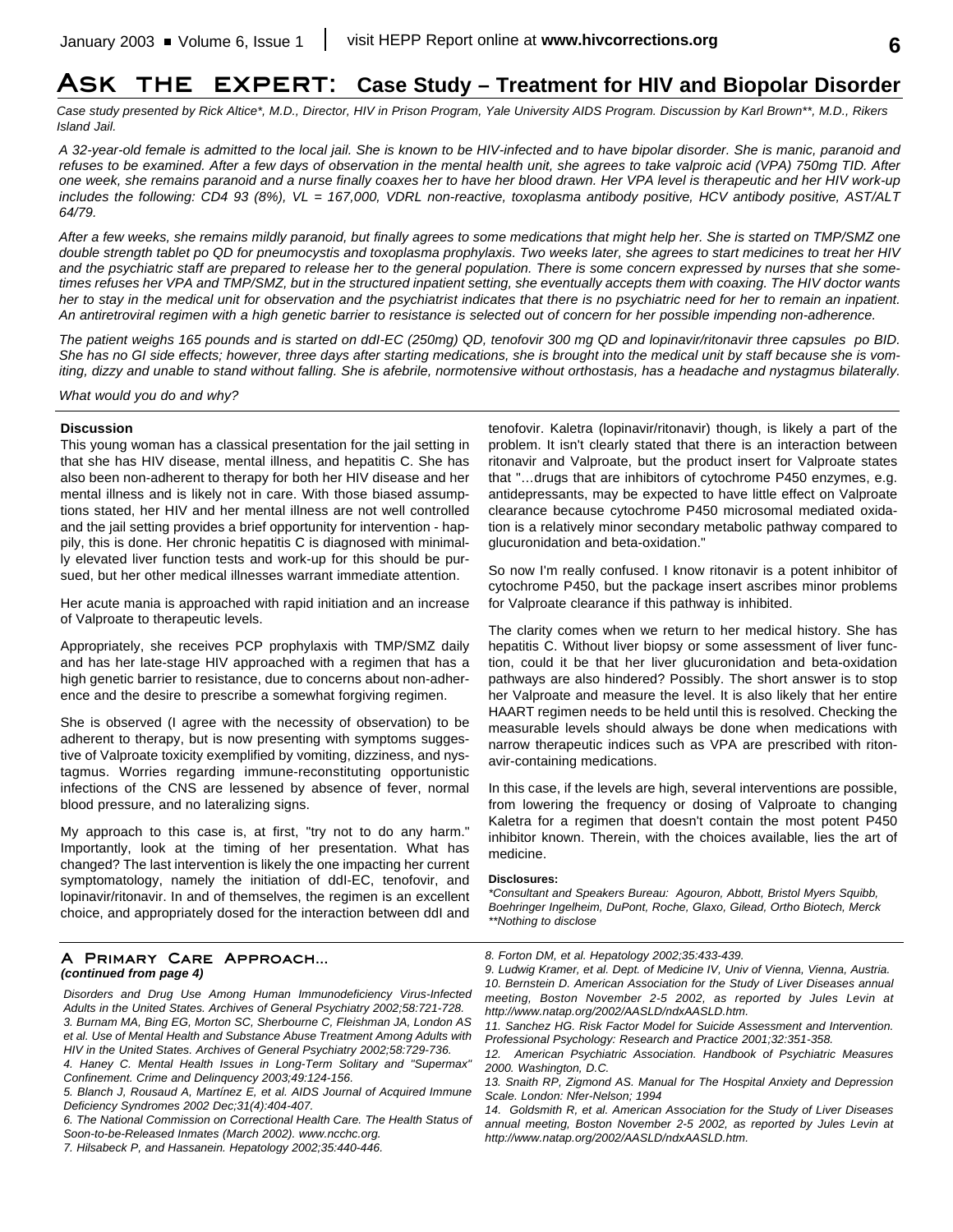# **Spotlight: Interview with Eric Avery\*, M.D.**

*HEPP Report interview with Eric Avery\*, M.D., Assistant Clinical Professor of Psychiatry and Director of HIV Psychiatric Services, University of Texas Medical Branch, Galveston, Texas*

#### *Q: Tell us about your work in correctional health care.*

**A:** Until early last year, I worked in the Carol Young Medical Facility, a minimum security Texas Department of Criminal Justice facility near Galveston. It's a "step-down" medical facility for several hundred women who come for their medical appointments at the University of Texas Medical Branch at Galveston (UTMB). A large number of these women have HIV.

#### *Q: What were some of the most challenging aspects of your work with inmates?*

**A:** I had to learn how to listen to their stories about their childhood and adulthood physical, sexual, verbal and emotional abuse. For many of these women, prison was a retraumatization. Since there was little I could do to change where they lived, we had to focus on how they did their time.

#### *Q: What were some of the most common mental disorders that you encountered in your correctional experience?*

**A:** Substance abuse or dependence, in remission because of incarceration, was epidemic. Major depression was common. I couldn't believe how often I diagnosed Post-traumatic Stress Disorder (PTSD) in these women compared to my "free world" work in the HIV Clinic at UTMB. Sometimes the stories of childhood abuse are such a problem that patients would tell me them in their first visits. But in others, to ask questions about childhood abuse instantly puts the patient in a flashback so I'm really careful. Since in abuse situations the survivor has felt out of control of what is happening, it's important for the patient to feel that they control what and how they disclose the trauma. I often use a childhood abuse questionnaire that I give to the patient with instructions that they control if and how they complete it. If they can fill it out, they can bring it to the next session. If they can't complete it, that's ok too. Then again, perhaps months later after treatment, we might revisit this traumatic part of their history.

#### *Q: In your experience, how did these disorders impact upon the ability of patients to adhere to therapy?*

**A:** Depressed and hopeless patients aren't really motivated to take on the challenges of HIV treatment. But the Infectious Disease/HIV physician who worked in the facility had a really good reputation with these women. That was one of the keys to why these women have done so well. I worked with this doctor in the HIV Clinic at UTMB so we both could reinforce what the other was doing.

One of the most crippling aspects of PTSD is the belief that the future is hopeless, that at any moment another trauma will happen. Certainly bad stuff can happen in a prison setting and there can be a lot of bad news if you've got chronic medical disorders like HIV, HCV and breast cancer. Add these medical problems to a life of trauma and you have to work really hard to overcome the hopelessness.

Getting these women on an SSRI like Sertraline, and keeping them on it for a long time helped a lot with the depression, PTSD and medical adherence. For many of these women with HIV who'd been hopelessly on street drugs and living waiting to die, getting them to understand they could control their viral loads by what they did with their medical and psychiatric care - well, it was a transformational experience for many of them. Watching this was one of the best parts of my job.

#### *Q: Could you tell us a little about your current situation at the HCV clinic?*

**A:** In my prison job, I saw many women co-infected with HIV and HCV but only a few were on treatment for HCV. ALTs were followed but a lot of women were released before they'd meet criteria for HCV treatment. In the free world, I've worked for several years in a hepatitis clinic. If a patient with HCV has a history of depression or other psychiatric disorders, I'm consulted to evaluate them before they begin their treatment with pegylated interferon and ribavirin because psychiatric disorders can come back with a vengeance while on HCV treatment.

#### *Q: What kinds of psychiatric problems do you see there?*

**A:** The G.I. physicians have gotten comfortable diagnosing and treating depression in HCV patients so I am referred more complicated patients. Like in the prison, these patients have histories of substance abuse and dependence. Interestingly, many have stopped years ago and now are facing HCV. Of those still using drugs, benzodiazepine abuse and alcohol are more common than problems with cocaine. I'm evaluating and treating more and more Bipolar I and II patients.

What really concerns me is who I'm not seeing in the hepatitis clinic. I don't see co-infected HIV/HCV patients in this clinic. And I'm not seeing any patients referred from the psychiatry wards and psychiatric clinics. When I do weekend coverage on the inpatient psychiatric wards I'm stunned to see how many of these patients now are HCV-positive. In Houston, investigators at Baylor College of Medicine discovered that 16.9% of institutionalized psychiatric patients tested positive for HCV.

Because of the neuropsychiatric side effects of HCV treatment, most of these patients will not be treated. This is an emerging problem and the psychiatric profession hasn't figured out that their patients are the ones disproportionately getting infected with HIV and HCV. My worstcase scenario is that future psychiatric clinics will have HIV and hepatitis physicians working in them providing care, instead of the other way around.

*Q: How do you manage patients with depression? What are your first- and second-line agents? What complications do you watch for?* **A:** I use all antidepressants in patients with HIV and HCV. Certainly the first-line agents are the SSRIs. I frequently use Sertraline (Zoloft), Paroxetine (Paxil) as my first choice for patients with depression and PTSD. In patients with medical problems the rule is to start low, so with Sertraline, I start with 25 mg in the morning, and then increase to 50 mg. You can increase up to 200 mg but I'd be looking up drugdrug interactions with the HIV medications as I increased the dose. I start Paxil with 10 mg but, because it has no metabolites, a nonadherent patient can get discontinuation symptoms if they suddenly stop it, so I counsel patients about this.

Prozac is now generic and cheaper so the prison liked me to use it. It's a really good antidepressant. Its primary metabolite's half-life is 14 days. In non-adherent patients this can be a benefit. But, if the patient has bad side effects, they'll last for a long time. It also has more drug-drug interactions, so I am watching for this when I use it in HIV-infected patients.

In patients with liver disease, I'm always careful with how I dose psychiatric medications. Again the rule is go low and increase slowly. But I tell physicians who treat HIV and HCV not to be afraid to prescribe antidepressants. Their patients will be more adherent with medical treatment if they are not depressed. They should become familiar with a few of them and use them. If they can't improve their patients' depression, then they should send them on to the psychiatrist.

*\*Disclosures: Nothing to disclose*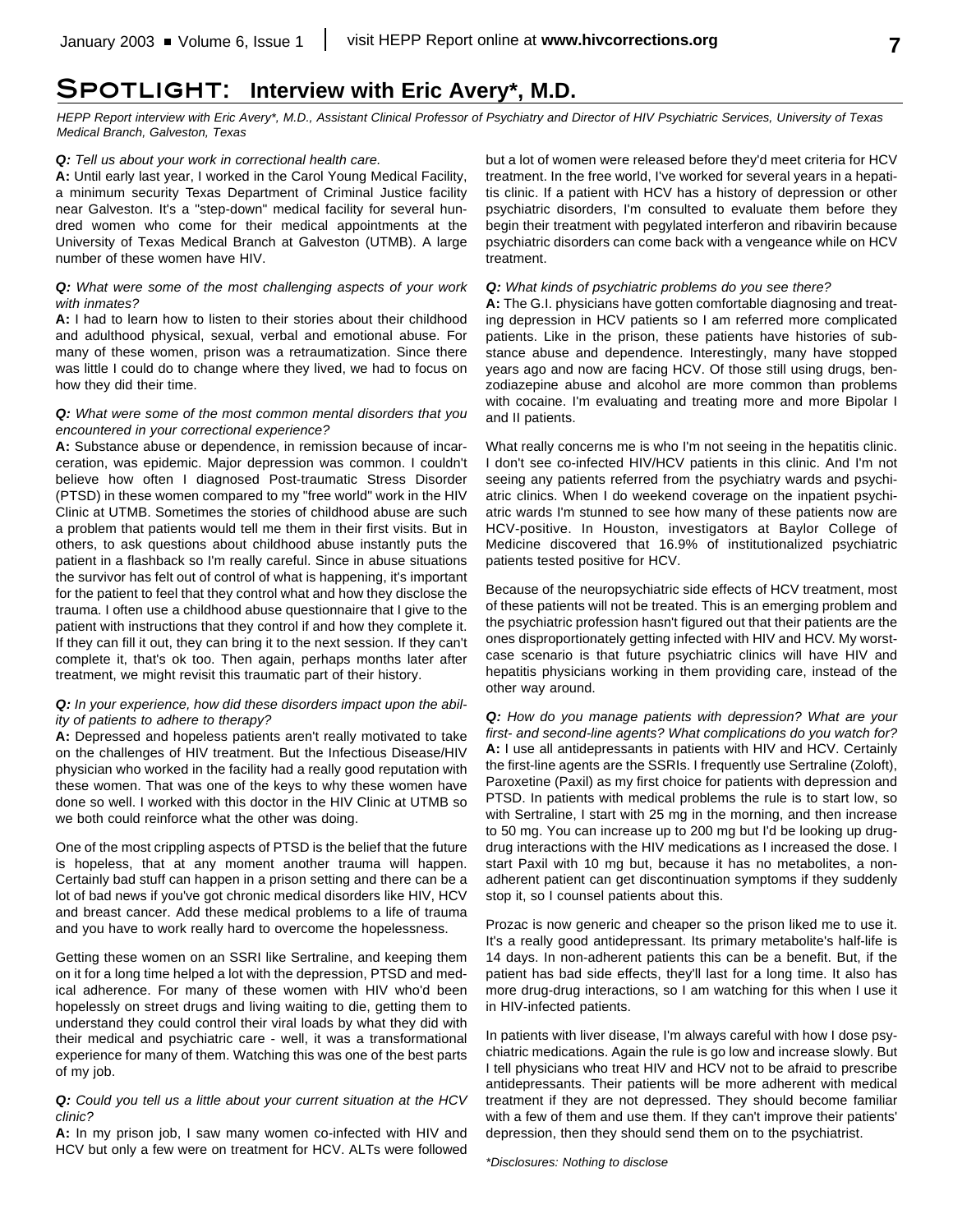# **HEPPigram: Texas Medication Algorithm Project (TMAP)**

*The Depression Algorithms*



SSRI = Selective Serotonin Reuptake Inhibitor

BUPSR = Buproprion Sustained Release (WellbutrinSR)

NEF = Nefazodone (Serzone). Note: caution when using nefazodone with patients receiving protease inhibitors due to inhibition of cyp450 enzyme system.

VLFXR = Venlafaxine Sustained Release (EffexorXR)

TCA = Tricyclic Antidepressant (Amitriptyline, Nortriptyline) MAOI = Monoamine Oxidase Inhibitor

ECT = Electroconvulsive Therapy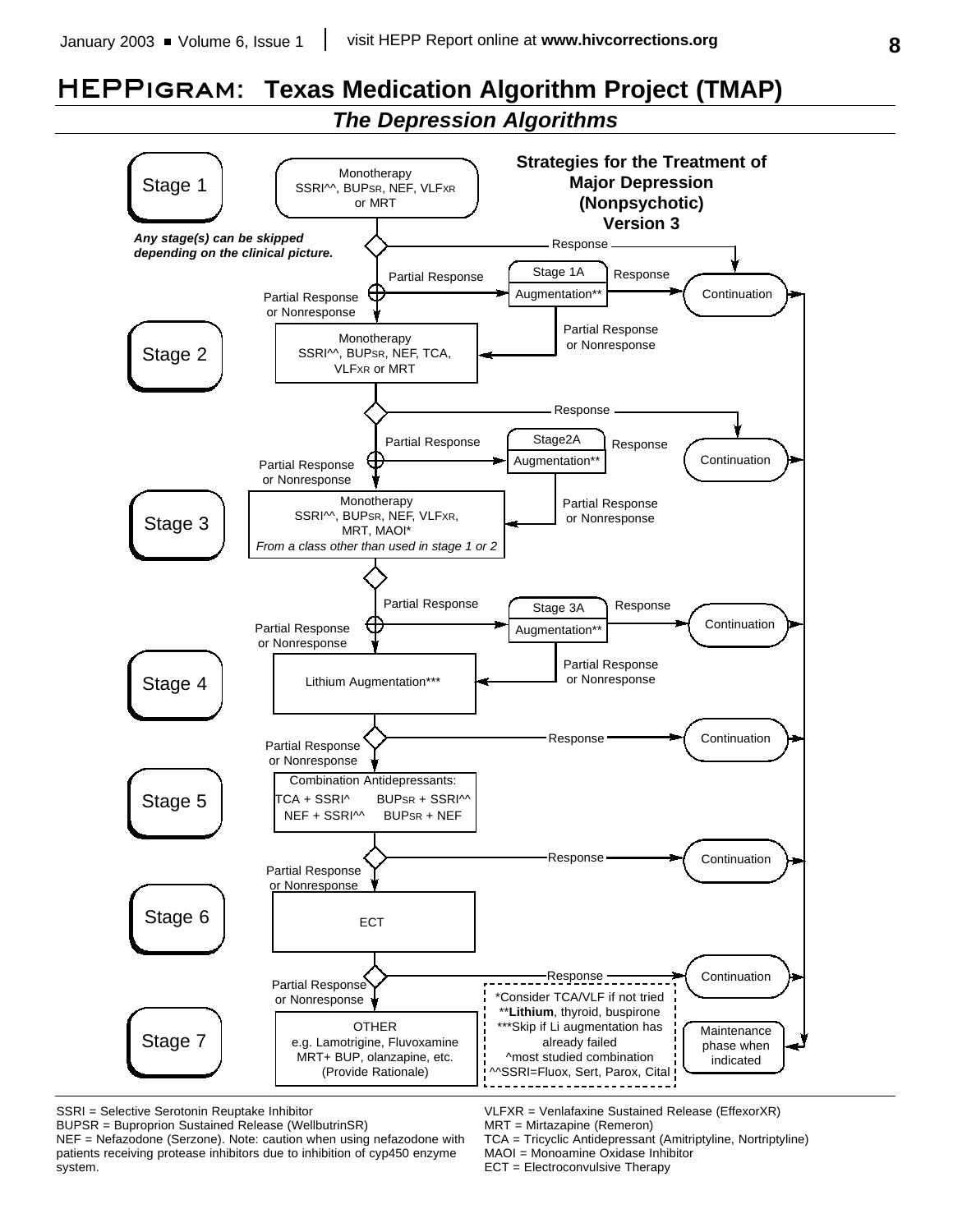# **Save the** DATES

#### **Hepatitis C Management for Prisoners**

*January 25-26, 2003 San Antonio, Texas* For abstract forms and more information, visit http://www.med.umn.edu/cme/ html/hepcoordinators.html

## **National Hepatitis**

**Coordinators' Conference** *January 26-30, 2003 San Antonio, Texas* Fee: \$125 Call: 800.776.8636 Visit: http://www.med.umn.edu/ cme/brochures2002/hepcoord2003/hepcoordbro2003.html

### **10th Conference on Retroviruses and Opportunistic Infections**

*February 10-14, 2003 Boston, Massachusetts* call: 703.535.6862 Email: info@retroconference.org Visit: http://www.retroconference.org/2003

#### **Management of HIV/AIDS in the Correctional Setting**

Satellite Videoconference Hepatitis B & C with HIV Coinfection: A Diagnostic & Treatment Update *March 11, 2003 12:30-3:30 p.m. Eastern Time* CME & Nursing Credits Available www.amc.edu/Patient/HIV/ hivconf.htm Email: ybarraj@mail.amc.edu Call: 518.262.4674

#### **15th National HIV/AIDS Update Conference**

Focusing on the Front Lines: Practical Lessons in Prevention, Treatment, and Care *March 30-April 2, 2003 Miami, Florida* Scholarships available Email: nauc@total.net Visit: http://www.amfar.org/nauc

## **Clinical Updates in Correctional Health Care** NCCHC Spring Meeting *April 12-15, 2003*

*Anaheim, California* Call: 773.880.1460 Visit: http://www.ncchc.org

# **Inside News**

#### **HIV**

#### **FDA Approves Once-Daily Version of Zerit**

The FDA approved a new "extended release" version of Bristol-Myers Squibb's Zerit (d4T, stavudine). The new formulation, which will be marketed as Zerit XR, has been shown to maintain measurable plasma concentrations in patients for 24 hours following the once-a-day dose. Zerit XR is indicated for treatment of HIV infection in combination with other antiretrovirals. The full label will be available in the future at http://www.fda.gov/cder/approval/index.htm. As of January 10, 2003, Zerit XR was not yet available in pharmacies. *Kaiser Daily HIV/AIDS Report, 1/02/03*

#### **Report: Infection by Closely-Related HIV Strains Possible**

A recent issue of *Nature* reports findings from Bruce Walker, M.D., a researcher at Massachusetts General Hospital and Harvard Medical School, of an individual infected with two closely related strains of HIV. The two strains differed in overall amino acid sequence by about 12 percent (variation between subtypes of HIV is about 30 percent) and is the first published report of infection by two strains of the same subtype. This data provides further strength to the recommendation that HIV-infected individuals protect themselves from super-infection with other HIV strains. *NIH News Release, 11/27/02*

### **Gilead to Buy Triangle Pharmaceuticals**

California-based Gilead Sciences has agreed to buy North Carolina-based Triangle Pharma-ceuticals for \$464 million. With the deal, Gilead's development portfolio is strengthened with three of Triangle's HIV and HBV drugs, including Coviracil (FTC, emtricitabine), which could be approved by the FDA in 2003. According to Gilead's chief operating officer, Coviracil (an NRTI) could be combined with Gilead's Viread to make a once-a-day tablet.

*Kaiser Daily HIV/AIDS Report, 12/06/02*

#### **Study to Evaluate Tenofovir as Prevention Method**

The Bill & Melinda Gates foundation awarded a \$6.5 million, three-year grant for a multinational

**Resources & Websites Office of HIV Psychiatry**

#### American Psychiatric Association Training and education, technical assistance, policy guidance, and resources. Phone: 202-682-6163 email: aids@psych.org web: http://www.psych.org/aids/

**National Institute of Mental Health Office of AIDS Research** Phone: 301-443-6100 email: nimhaids@ngmsmtp.nimh.nih.gov web: http://www.nimh.nih.gov/oa/

clinical trial to evaluate Gilead Science's tenofovir (Viread) as an approach to HIV prevention. The trial is designed to evaluate the safety and efficacy of tenofovir as a method of reducing the risk of HIV infection in sexually active adults who are regularly exposed to the virus. *GileadPress Release, 10/28/02*

#### **HIV-Positive Alabama Inmates Sue Over Living Conditions**

A suit filed on behalf of five HIV-positive inmates at Alabama's Limestone Correctional Facility charges the state Department of Corrections and NaphCare with "inadequate living conditions" and medical care. According to the plaintiffs' lawyer, more than 40 inmates with HIV have died at the Limestone facility over the past three years. Limestone is a special unit of the state prison system and houses more than 200 HIV-positive inmates. *Kaiser Daily HIV/AIDS Report, 11/25/02*

### **HCV**

#### **FDA Approves Pegasys/Copegus Combination for HCV Treatment**

The FDA approved combination therapy with Roche Pharmaceutical's Pegasys and Copegus (ribavirin) for the treatment of adults with chronic HCV infection who have compensated liver disease, and have not been treated with interferon alpha. Pegasys, a premixed solution, is injected once a week; Copegus is available as a 200mg tablet (administered at 800 to 1200mg) taken twice daily as a split dose. *Kaiser Daily HIV/AIDS Report, 12/05/02*

#### **HCV Therapy-Related Depression Reduces Adherence, Decreases Viral Response**

A study presented at AASLD examined whether the degree of depression caused by HCV therapy was related to the type of therapy (either INF/ribavirin or PEG-INF/ribavirin compared to INF monotherapy). Results showed that combination therapy significantly increased the depression induced by therapy, and as adherence is affected by severe depression, it often results in early dropout, resulting in poor viral response. The study suggests that better control of depression at the initiation of therapy might improve compliance, and ultimately, viral response. *www.hivandhepatitis.com, 11/18/02*

**Criminal Justice/Mental Health Consensus Project**

http://consensusproject.org/

#### **Medscape: HIV/AIDS**

http://www.medscape.com/hiv-aidshome

#### **AIDSinfo**

A service of the U.S. Department of Health and Human Services. AIDSinfo is a merger of the HIV/AIDS Clinical Trials Information Service (ACTIS) and its sister service, the HIV/AIDS Treatment Information Service (ATIS) http://www.aidsinfo.nih.gov/